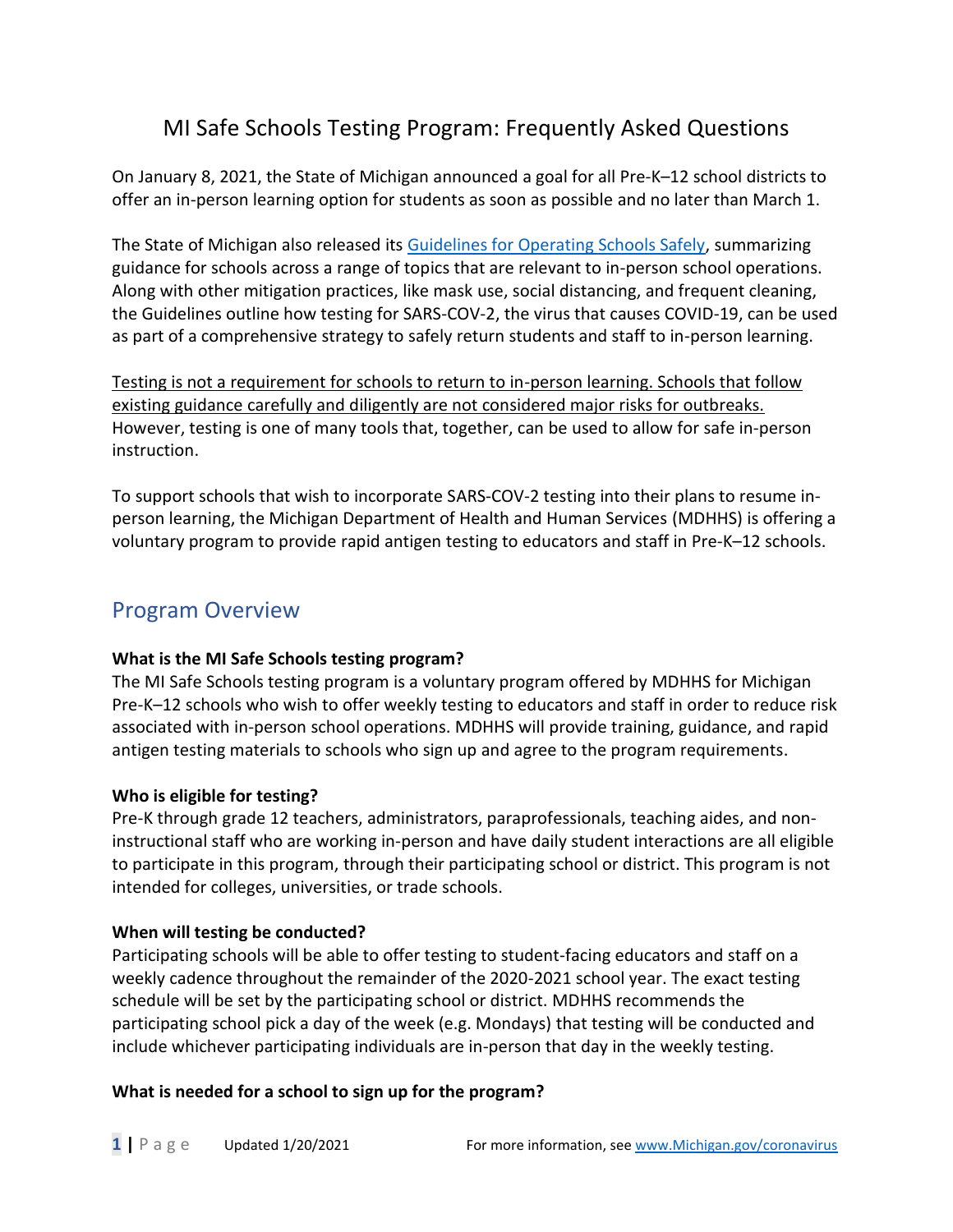Interested districts should complete the [interest](https://forms.office.com/Pages/ResponsePage.aspx?id=h3D71Xc3rUKWaoku9HIl0fZMC6TV7itDmHE68fvBLOJUQ1pSUDBQT0tTSE5VSTdQVTFCT0lVNlhROS4u) survey and program enrollment materials at [www.Michigan.gov/schoolcovidtesting.](http://www.michigan.gov/schoolcovidtesting) For the interest survey, districts who would like to participate will be asked to indicate which schools within the district are interested as well as provide a preliminary count of participating educators and staff so that MDHHS can plan to provide sufficient tests. To finalize their enrollment, districts will also be asked to agree to program requirements, solicit consent from participating educators and staff, train appropriate staff to administer the tests, and provide a point of contact for the program. Once enrolled in the program, schools should adhere to a weekly testing cadence and [follow safety protocols](https://www.michigan.gov/documents/coronavirus/SCHOOLS_GUIDANCE_V3_712458_7.pdf) for [infection control](https://www.michigan.gov/documents/coronavirus/SCHOOLS_GUIDANCE_V3_712458_7.pdf) as long as they continue to participate.

### **Why is this program being offered?**

In-person education is critical for students and families. Nothing can replace the value of placing our trained, talented educators in a room with students. Michigan's educators have worked tirelessly to continue teaching our children during this pandemic under the most stressful conditions, and we owe them our most sincere gratitude.

We also know that many students have struggled with remote learning. Schools also provide other services that students need to thrive—reliable access to the internet, nutritious meals, and mental health supports. Furthermore, many parents need schools open in order to support their families and contribute to our economy.

Schools can be lower-risk environments for students and educators when mitigation strategies are implemented carefully and rigorously. MDHHS is proud to offer assistance to help schools return to (or maintain) safe in-person instruction. [Read more about the rationale behind MI](https://www.michigan.gov/documents/coronavirus/MI_SAFE_SCHOOLS_RATIONALE_712473_7.pdf)  [Safe Schools here.](https://www.michigan.gov/documents/coronavirus/MI_SAFE_SCHOOLS_RATIONALE_712473_7.pdf)

# Program Logistics

### **Has the MI Safe Schools testing program already started? Aren't schools already providing inperson instruction?**

As of December 21, 2020, in-person instruction at Pre-K–12 schools is currently permitted under Michigan state regulations. However, reopening decisions are made locally, and not all Michigan schools have returned to in-person instruction during the 2020-2021 school year. Schools who wish to participate in this program may indicate their interest and begin the enrollment process at [www.Michigan.gov/schoolcovidtesting.](http://www.michigan.gov/schoolcovidtesting) Enrollment in the program will be on a rolling basis. MDHHS anticipates that the first schools will be able to begin their testing cadence the week of February 1.

### **What happens after a district expresses interest in participating?**

Once a district has taken the first step by completing the [interest survey,](https://forms.office.com/Pages/ResponsePage.aspx?id=h3D71Xc3rUKWaoku9HIl0fZMC6TV7itDmHE68fvBLOJUQ1pSUDBQT0tTSE5VSTdQVTFCT0lVNlhROS4u) they can begin the enrollment process. Interested districts can find enrollment materials at [www.Michigan.gov/schoolcovidtesting.](http://www.michigan.gov/schoolcovidtesting)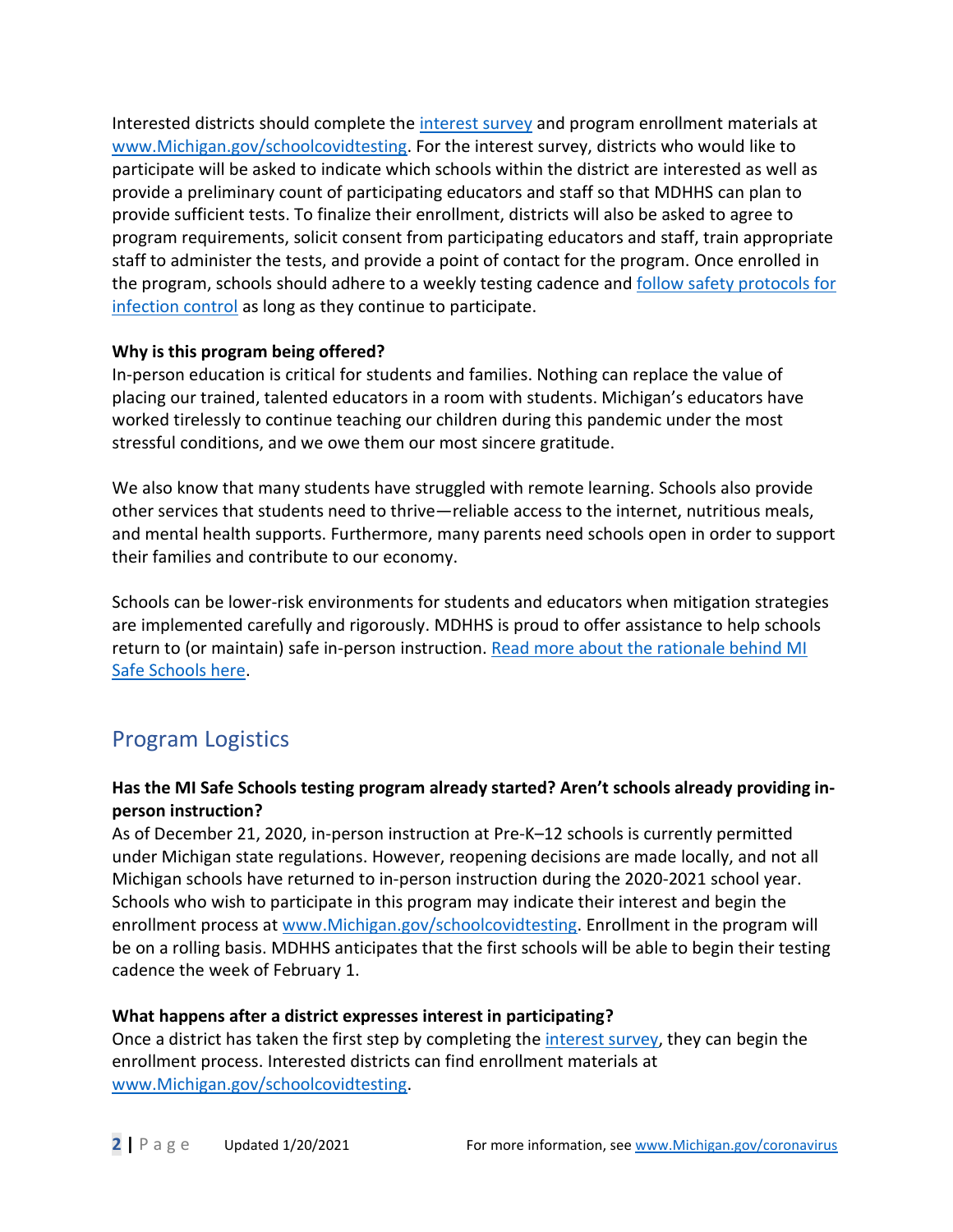To finalize enrollment, districts will need to solicit consent from participating staff, train appropriate staff to administer the tests, agree to program requirements, and provide a point of contact for the program. Nonpublic schools will also need to obtain a [Federal Certification for](https://www.michigan.gov/lara/0,4601,7-154-89334_63294_72971_78688---,00.html)  [Clinical Laboratory \(CLIA\)](https://www.michigan.gov/lara/0,4601,7-154-89334_63294_72971_78688---,00.html) waiver to perform rapid tests on site. Districts who have completed all the steps necessary to enroll can submit their final enrollment and first order for test supplies using the link available at [www.Michigan.gov/schoolcovidtesting.](http://www.michigan.gov/schoolcovidtesting)

### **Who is paying for this?**

MDHHS is providing test supplies to schools at no cost. Any staff time, personal protective equipment, or other costs to run the program are the responsibility of the school or district.

### **I know that testing alone is not enough to prevent and mitigate the spread of COVID-19 in schools. What else should schools be doing to keep students and staff healthy?**

Testing to diagnose COVID-19 is only one potential piece of a school's comprehensive strategy to fight the spread of COVID-19. Other important strategies include:

- Promoting behaviors that reduce spread (e.g. mask use, social distancing, hand hygiene)
- Maintaining healthy environments (e.g. frequent cleaning and disinfecting, ventilation)
- Managing school operations (e.g. class sizes)
- Preparing for when someone gets sick

More details and strategies to keep students and staff safe can be found [here](https://www.michigan.gov/documents/coronavirus/SCHOOLS_GUIDANCE_V3_712458_7.pdf) (MDHHS) and [here](https://www.cdc.gov/coronavirus/2019-ncov/community/schools-childcare/index.html) (CDC).

## **What other support is the State of Michigan providing for return to in-person learning?**

Besides supporting the MI Safe Start testing program, the State of Michigan has:

- Released updated guidance
- Issued MIOSHA emergency rules to ensure worker protections: the Michigan Occupational Safety and Health Administration (MiOSHA) offers workplace safety guidance and protections that extend to schools
- Prioritized Michigan teachers and school staff as "frontline essential workers" who are now eligible to receive COVID-19 vaccinations
- MDHHS and many local health departments also offer free resources for staff and students who either test positive or are close contacts of those who test positive
- Significant federal resources to provide emergency relief assistance for schools to enable in-person learning

# Participants

### **Are students included in this program?**

This program is intended for teachers and staff who have daily interaction with students. However, additional pilot programs may also be offered to school districts that are interested in a limited amount of student testing for the purposes of surveillance. If you are interested in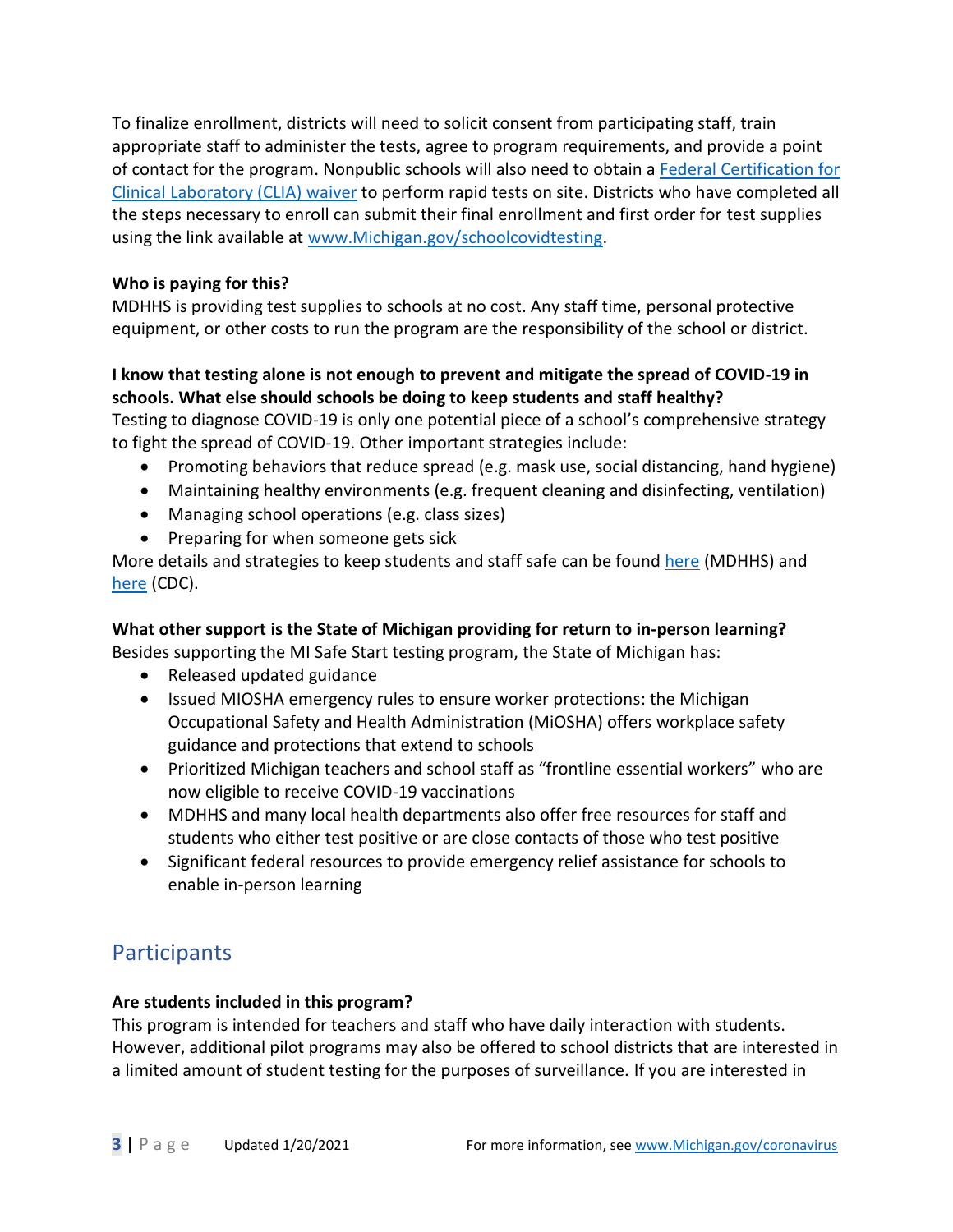including students in your testing protocols, please submit an email to [MDHHS-](mailto:MDHHS-Binaxnowrequest@michigan.gov)[Binaxnowrequest@michigan.gov.](mailto:MDHHS-Binaxnowrequest@michigan.gov)

### **Do all educators and staff at a school have to participate in the program? Can participants get tested on their own?**

No, all staff members do not have to participate in the program. For schools that are participating, MDHHS recommends tests be used for educators and staff who are attending work in-person and have frequent, daily interactions with students. Staff who are working from home or do not have daily interactions with students may not participate. There is no minimum required number of educators and staff for a school to offer this program. Participants who get rapid testing on their own are not considered participating in the program.

### **I am considered at high risk for COVID-19. Do I have to participate in the program?**

We understand that educators and staff who meet the [CDC definition of high-risk for severe](https://www.cdc.gov/coronavirus/2019-ncov/need-extra-precautions/index.html)  [illness from COVID-19](https://www.cdc.gov/coronavirus/2019-ncov/need-extra-precautions/index.html) may not feel comfortable participating in in-school instruction. If you feel that you meet this definition, you should work with your school to see what accommodations may be available to you. Educators and staff are not obligated to participate in the testing program.

### **Should participants who have already had COVID-19 but recovered still participate in testing?**

If the participant has recovered from COVID-19 within the last 90 days (with a confirmed diagnostic test), regular testing is not recommended. Other requirements, such as wearing a mask when around others, still apply. Testing is still recommended for individuals who have had COVID-19 more than 90 days ago. Any participant that displays COVID-19 symptoms at any time, regardless of prior COVID-19 diagnosis, must stay home and self-isolate in accordance with [CDC guidance.](https://www.cdc.gov/coronavirus/2019-ncov/if-you-are-sick/isolation.html)

### **I have already received a vaccine for COVID-19. Is testing still necessary?**

Once an individual has received both doses of an approved vaccine for COVID-19, they may elect to stop participating in the program. The likelihood of developing COVID-19 infection after vaccination is very low, but not zero.

# Testing Protocol

### **How will testing work?**

Trained school personnel will administer the tests on-site at school, using point of care (rapid) antigen tests. Individuals receiving the test will be able to use nasal swabs to swab their own nostrils to provide samples.

### **What kind of tests will be used?**

All program participants will use antigen tests. Antigen tests are commonly used in the diagnosis of respiratory pathogens. They detect the presence of a specific viral antigen, which implies that the individual currently has a viral infection. The FDA has granted emergency use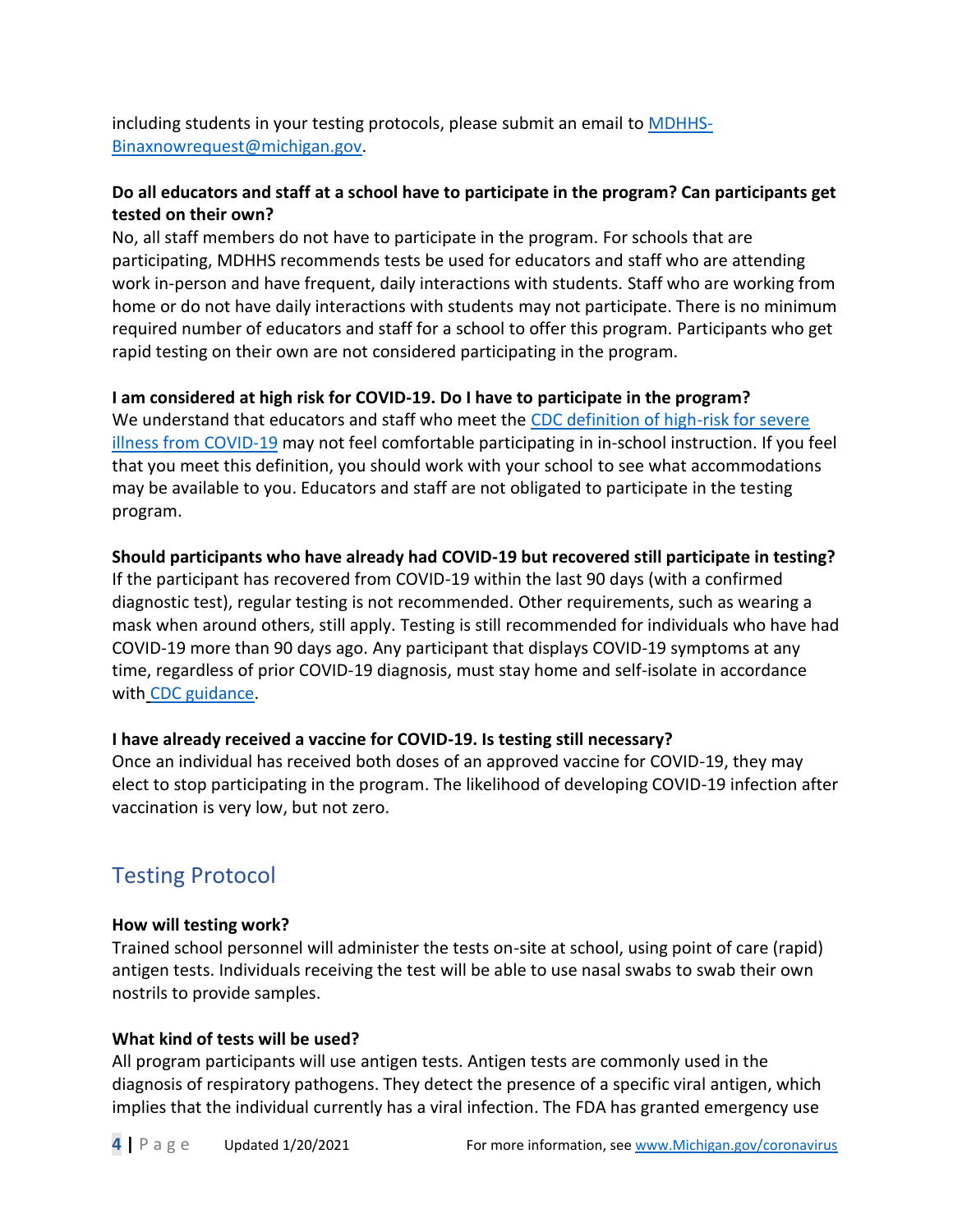authorization for antigen tests that can identify SARS-CoV-2, the virus that causes COVID-19. Antigen tests for SARS-CoV-2 can be performed without special equipment and can be administered by trained school staff. More information on antigen tests is availabl[e here](https://www.michigan.gov/documents/coronavirus/BinaxNOW_FAQ_706167_7.pdf) (MDHHS) and [here](https://www.cdc.gov/coronavirus/2019-ncov/lab/resources/antigen-tests-guidelines.html) (CDC).

#### **How frequently will testing occur?**

MDHHS will provide antigen tests to allow for weekly testing for all participants, as long as the participant's school continues to take part in the program. The testing cadence will begin after staff are trained and supplies are secured.

#### **How will schools get access to tests?**

Once a school is enrolled, in most cases, MDHHS will ship kits to the district's intermediate school district. The school district will acquire the testing supplies from the ISD and then will allocate tests to the participating schools. Schools will store and administer tests on site.

**How can schools get access to additional personal protective equipment (PPE) for testing?** Schools can [contact their local emergency management program](https://www.michigan.gov/msp/0,4643,7-123-72297_60152_66814---,00.html) if they need assistance obtaining additional PPE for testing. Schools can also request PPE for donation or purchase at discounted rates [here.](https://getusppe.org/donate/ppe-for-schools/)

### **Who is responsible for administering the rapid tests and how will they be trained?**  Anyone who is trained can administer these tests. Staff who are administering the tests must complete two online training videos [here](https://protect2.fireeye.com/url?k=51957f44-0dc16638-51954e7b-0cc47adc5fa2-bae30a3fffdcb4d7&u=https://www.globalpointofcare.abbott/en/support/product-installation-training/navica-brand/navica-binaxnow-ag-training.html) and [here.](https://www.youtube.com/watch?v=sLWPhh4gZTE&feature=youtu.be)

### **What happens if someone tests positive?**

The person is immediately sent home and should get a PCR or molecular test to confirm their test result. A PCR test is a lab-based, diagnostic test for SARS-CoV-2 detection. PCR tests detect genetic material that is specific to the SARS-CoV-2 virus and can detect the virus within days of infection, even those who have no symptoms. Individuals can find a PCR testing location near them at [www.Michigan.gov/coronavirustest.](http://www.michigan.gov/coronavirustest) If the person can show proof of a negative PCR test taken within 48 hours after the positive antigen test, they may return to work. If they have a positive PCR test or do not obtain a test within 48 hours, they may not return to work for 10 days.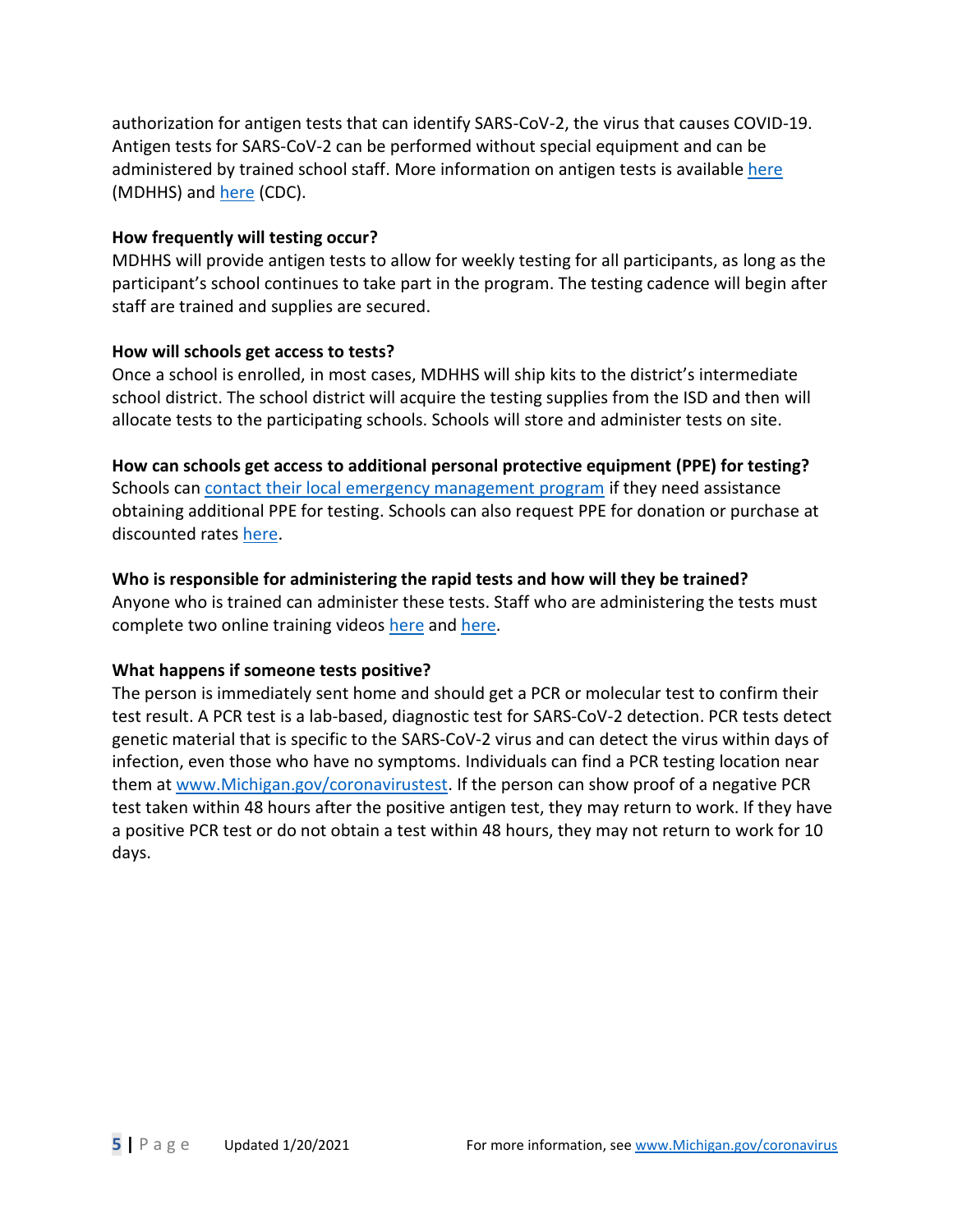**What if that person later tests negative with a lab-based test? What happens if someone is told they were a close contact of someone with COVID-19 and has to quarantine, but they have had a negative antigen test?** 

| <b>Scenario (teacher or other staff</b><br>member) | May not return to in-person work until:                                                                                                                                                                  |
|----------------------------------------------------|----------------------------------------------------------------------------------------------------------------------------------------------------------------------------------------------------------|
| Asymptomatic close contact of a                    | Local or State Health Department quarantine                                                                                                                                                              |
| person with COVID-19                               | requirements have been met (usually 10-14 days).                                                                                                                                                         |
| Symptoms including fever, cough,                   | Symptoms have resolved for more than 24 hours and                                                                                                                                                        |
| other respiratory symptoms, or those               | the person has a negative <b>molecular (PCR)</b> (not                                                                                                                                                    |
| symptoms outlined by the CDC                       | antigen) test                                                                                                                                                                                            |
| Asymptomatic, with positive antigen<br>test        | The person may resume in-person work if they have a<br>subsequent negative molecular test within 48 hrs.<br>Otherwise, isolate for 10 days from date of first<br>positive test, or as per CDC guidelines |
| <b>Asymptomatic, with positive PCR</b>             | Isolate for 10 days from date of first positive test, or                                                                                                                                                 |
| (molecular) test                                   | as per CDC guidelines                                                                                                                                                                                    |

Staff with symptoms or a positive antigen test result should receive a molecular (PCR) test immediately.

### **What happens to a class if an instructor has a positive antigen test?**

Any [close contacts](https://www.cdc.gov/coronavirus/2019-ncov/php/contact-tracing/contact-tracing-plan/appendix.html#contact) of the instructor will need to quarantine as if the person is positive, unless and until the person obtains a negative PCR test result. If a program participant does test positive, that person must cooperate with contact tracing, and any others who have had close contact will need to quarantine (per the table above).

# Reporting Protocol

### **How are test results reported?**

All tests conducted for COVID-19 must be reported to MDHHS. All positive and negative tests conducted at the school must be reported. All antigen test [results should be reported](https://newmibridges.michigan.gov/s/isd-antigen-testing-results?language=en_US) at this [link.](https://newmibridges.michigan.gov/s/isd-antigen-testing-results?language=en_US)

### **If an individual tests positive, who are schools required to notify?**

All tests results must be reported to MDHHS. The school must also notify the local health department of any positive results. The result is also counted as a probable case for school mandated public reporting. [More information on notification requirements and privacy](https://www.michigan.gov/documents/mdhhs/Disclosure_of_PHI_for_Disease_prevention_-_COVID_update_-_Final_703054_7.pdf)  [considerations under state and federal law can be found here.](https://www.michigan.gov/documents/mdhhs/Disclosure_of_PHI_for_Disease_prevention_-_COVID_update_-_Final_703054_7.pdf)